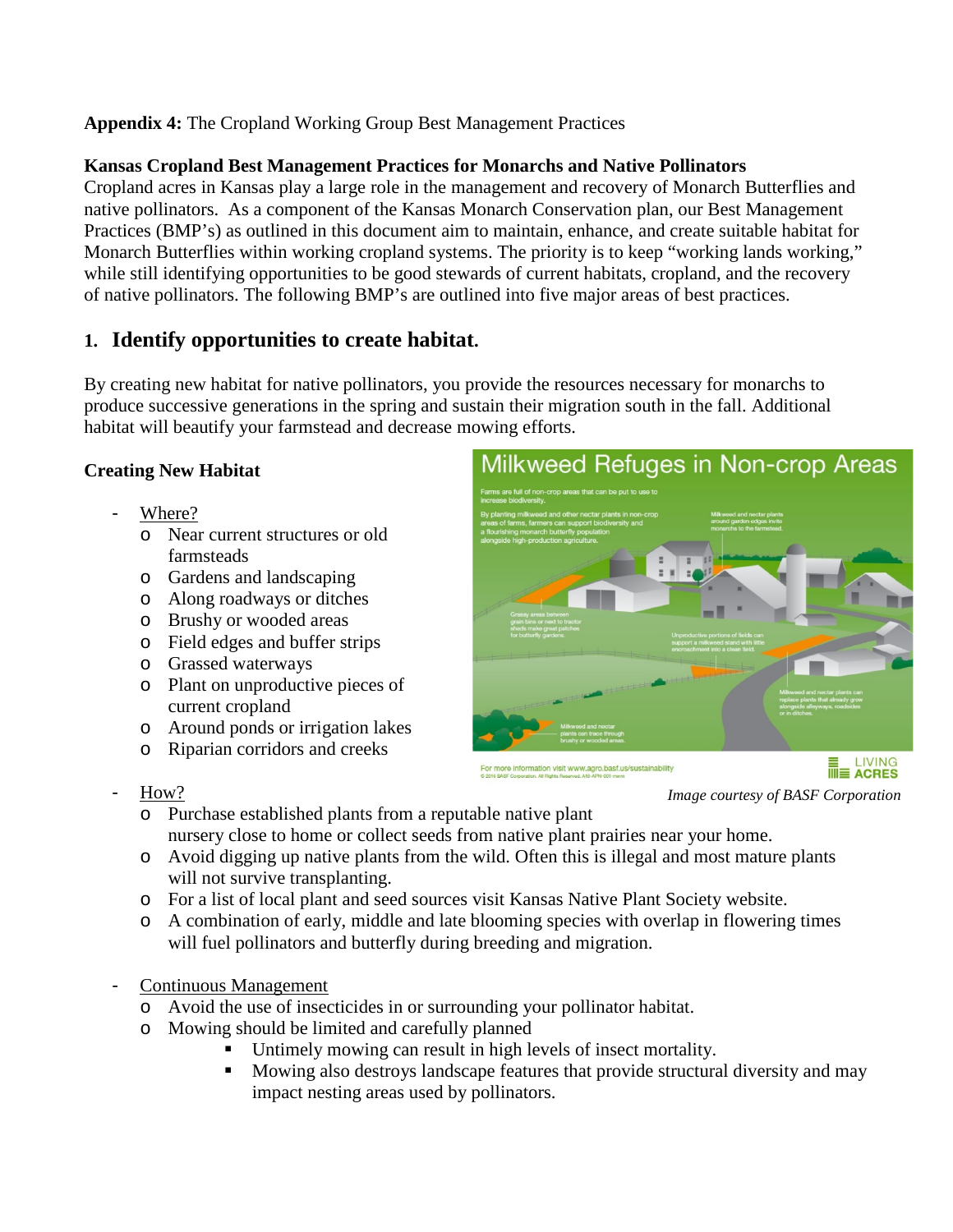- Consider registering your habitat!
	- o It is important that your conservation efforts are documented to show what is being done to help conserve the Monarch Butterfly. While your efforts through the Farm Service Agency (FSA), Natural Resource Conservation Service (NRCS), Fish and Wildlife, and nongovernmental organizations will be accounted for within their programs; smaller plots that you do on your own, can be registered (if you choose) through one or more of the following programs:
		- **Monarch Joint Venture, Monarch Conservation Map** [https://monarchjointventure.org/our-work/monarch-conservation-efforts](https://monarchjointventure.org/our-work/monarch-conservation-efforts-map)[map](https://monarchjointventure.org/our-work/monarch-conservation-efforts-map)
		- **Monarch Watch, Monarch Waystation registry** <https://www.monarchwatch.org/waystations/certify.html>
		- U.S. Fish and Wildlife Service, Monarch Conservation Database <https://www.fws.gov/savethemonarch/MCD.html>

### **Funding Opportunities**

Various government programs exist to aid in creation and continuation of Monarch and native pollinator habitat. These programs are listed below.

- Conservation Reserve Program (CRP)
	- o Offers a yearly rental payment to farmers who enroll and agree to remove environmentally sensitive land from agricultural production and plant species that improve environmental health and quality. Contracts are 10-15 years in length. Learn more by contacting your local County FSA office.
	- o Through CRP, the Pollinator Habitat Initiative and its associated practice, *CP-42 Pollinator Habitat*, is specifically designed to provide better access to nutrition for pollinators.
- Natural Resources Conservation Service (NRCS)
	- o Offers technical and financial assistance to help landowners plan, implement, and manage monarch habitat on farms, ranches and forests. Learn more by contacting your local County NRCS office.
	- o Environmental Quality Incentives Program (EQIP)
	- o Conservation Stewardship Program (CSP)
	- o Regional Conservation Partnership Program (RCPP)
- Kansas Partners for Fish and Wildlife Program (USFWS)
	- o Assists private landowners to restore, enhance, and develop thousands of acres of highly functional wetland, grassland, and woodland habitats throughout the state.
- Non-governmental Organizations (NGOs)
	- o Many NGOs such as Pheasants Forever, are involved in innovative partnerships such as the Bee & Butterfly Habitat Fund. This assists in funding efforts to restore forage and breeding habitat for the iconic butterfly within its primary migration corridor

# **2. Implement Integrated Pest Management (IPM) Practices in Farmed Acres**.

Integrated Pest Management is an effective and environmentally sensitive approach to pest management. According to the Environmental Protection Agency (EPA), IPM is not a single pest control method but a series of pest management evaluations, decisions and controls.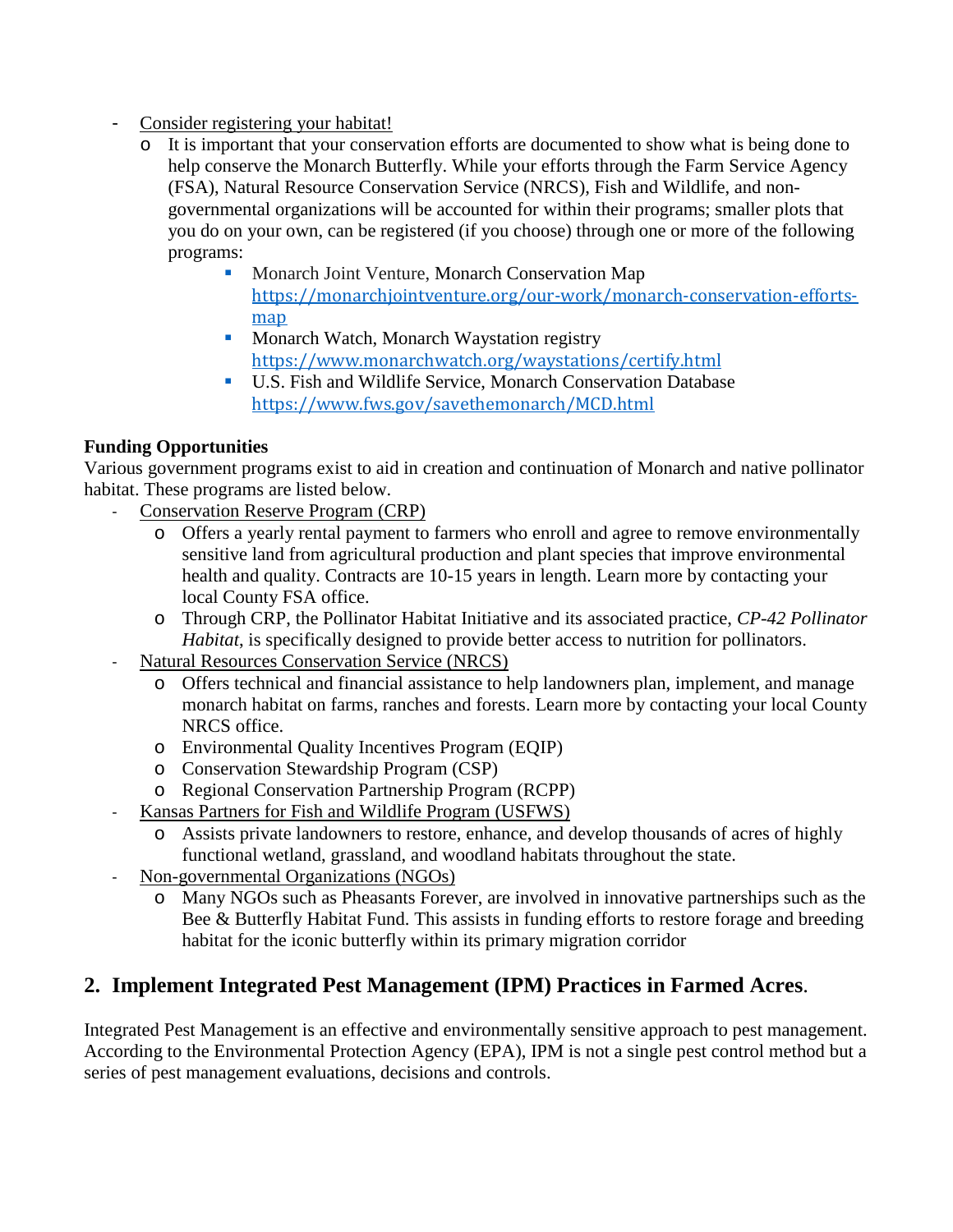### **Creating an IPM**

- 1. Set Action Thresholds Before taking any pest control action, set an action threshold. This is a point at which pest populations or environmental conditions indicate that pest control action must be taken. Sighting a single pest does not always mean control is needed. The level at which pests become an economic threat is critical to guide pest control decisions.
- 2. Monitor and Identify Pests Not all insects, weeds, and other living organisms require control. Many organisms are innocuous and even beneficial. Monitor pests and identify them accurately, so that appropriate control decisions can be made.
- 3. Prevention As a first line of pest control, aim to manage the crop from becoming a threat. This may mean using methods such as crop rotation, selecting pest-resistant varieties, and planting pest-free rootstock. These control methods can be very effective, cost-efficient and present little to no risk to people or the environment.
- 4. Control If monitoring, identification, and action thresholds indicate that pest control is required, IPM programs then evaluate the proper control method. Effective, less risky pest controls are chosen first, including highly targeted chemicals, such as pheromones to disrupt pest mating, or mechanical control, such as trapping or weeding. If further monitoring, identification and action thresholds indicate controls are not working, then additional pest control methods would be employed, such as targeted spraying of pesticides. Broadcast spraying of non-specific pesticides should only be considered as a last resort.

# **3. Be a Pesticide Steward.**

Pesticides are a vital tool in agriculture and the ability to utilize them must be maintained. Pesticide stewardship is necessary to maintain, enhance and expand Monarch habitat in Kansas. Pesticide stewardship begins with reading and following the label, knowing which insecticides are toxic to Monarchs and other pollinators, and proper application practices.

#### **Good Practices**

- 1. Follow label instructions every time a pesticide is used
	- o Label restrictions are legally binding. Many pesticide labels have advisory Environmental Hazard statements and/or compulsory directions for use specific to pollinator protection. Be aware of label instructions.
- 2. Use insecticides that selectively target the pest of concern
	- o When effective and economical chose an insecticide that has lower toxicity profiles for bees and other pollinators or have residues that are toxic for shorter durations.
- 3. Take steps to reduce or avoid pesticide drift
	- o Avoid spraying near areas with flowering vegetation and actively foraging pollinators.
	- o Check the weather forecast prior to application and avoid applying during high winds or temperature inversions.
	- o Select spray nozzles that adhere to label recommendations and requirements and keep them in top working condition with regular cleaning, adjusting, and replacing.
	- o Use appropriate level of pressure on a well-calibrated and maintained sprayer. Reducing pressure and increasing droplet size (where possible) can reduce drift.
- 4. Delay pesticide applications until monarchs and other pollinators cease foraging for the day
	- Typically occurs in early evening, e.g. 6:00-8:00 PM during summer months
- 5. Consider seed treatment technologies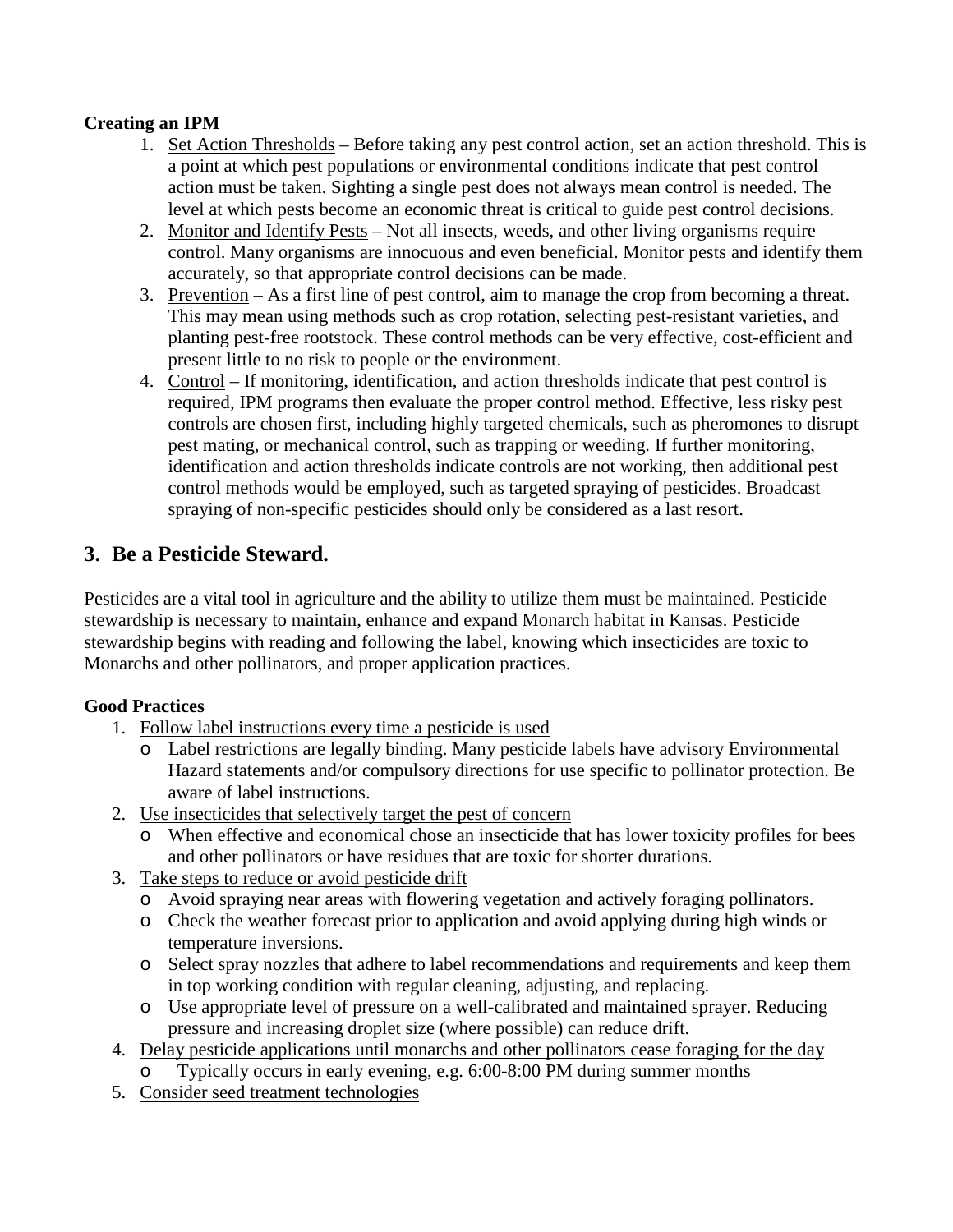- o Delivers a precise application, shielding seeds from insects and diseases that exist in the soil during their early developmental stages
- o Decreases the number of broadcast spray applications of non-specific insecticides lessening potential exposure to Monarchs and other pollinators.
- o It is important to note that seed treatments, especially Neonicotinoid seed treatments, be used sparingly, since they may be harmful to pollinators. In certain high-risk situations such as fields with a known, harmful insect population, seed treatment may be unavoidable.

# **4. Manage Blooming Crops for Monarchs and Other Pollinators.**

We all know that cover crops can reduce soil erosion and the costs of fertilizer, herbicides and insecticides while increasing soil health. They also can be managed for the specific benefit of Monarchs, other native pollinators and wildlife.

### **Cover Crops to Consider:**

- Diverse mixes of flowering broadleaves are best for pollinators and can provide excellent nectaring opportunities when terminated past peak bloom (when practical).
- Buckwheat, sunflower, canola, clovers and others not only suppress weeds but enhance pollinator habitat when allowed to bloom.

#### **Maintenance of Cover Crops:**

- Terminate winter cover crops with grazing as this will allow maximum habitat and build soil organic matter.
- Terminate crops with as little physical disturbance as possible to benefit pollinators.
- One of the most useful online tools for evaluating cover crop options for specific situations and locations is the Midwest Cover Crops Council Decision Tool, [http://mccc.msu.edu/selector-tool/I](http://mccc.msu.edu/selector-tool/)

### **Growing Alfalfa:**

- Any alfalfa grower will tell you that fields of blooming alfalfa attract butterflies, but alfalfa too, can be managed for the betterment of Monarchs and other pollinators.
- When the Monarch migration is passing through Kansas (north in spring and south in the fall), consider harvesting at late bloom, especially during the month of September in Kansas. This will provide excellent nectaring opportunities for Monarchs and greater energy reserves in the roots.
- Consider growing reduced lignin varieties, which better maintain forage quality at later harvest dates. These alfalfas provide growers the flexibility to delay harvest, maximizing both yield and nectar potential, while maintaining forage quality.
- Practice Integrated Pest Management (see above). Focusing on maintaining populations of "beneficial insects" and suppressing pest populations below the economic injury level (EIL) rather than broadcast spraying of non-specific insecticides.

# **5. Be aware of local Beekeeper Hives and inform them of your planned management activities.**

Open communication is the basis for understanding where managed pollinators are in relation to cropland. Growers and applicators can take specific steps to reduce potential impacts to colonies if they know where these colonies are located.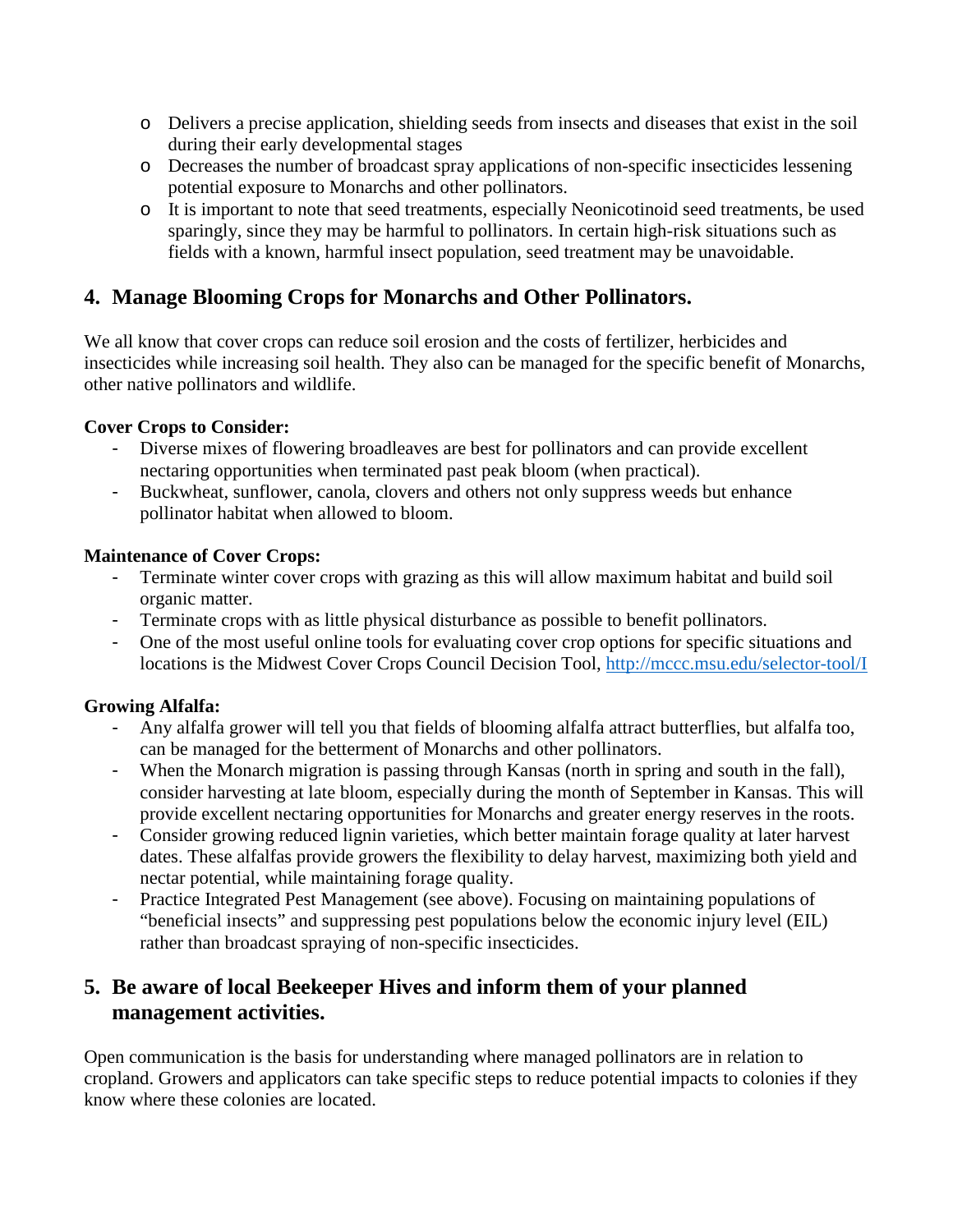#### **How to Identify:**

- Utilize the Driftwatch website to locate beehives that may be near your location, <https://ks.driftwatch.org/map>
- Check with beekeepers for locations of local hives and repeat this process annually as beekeepers may change locations of hives.

#### **Methods to Inform**:

- Communicate planting activities to neighboring beekeepers when practical and be aware of beehives adjacent to the planting area.
- Keep local beekeepers contact details nearby.
- Give at least 24 hours' notice of spraying and provide the name and active ingredient of product being used.
- Appreciate that beekeepers are facing a tough challenge to keep their honeybee colonies alive and productive.
- Always follow the label directions and avoid spraying any plants where bees, Monarchs or other pollinators may be foraging or areas that could be attractive to bees.

# **General FAQ's**

- Why should I consider turning less productive areas of my cropland into monarch and native pollinator habitat?
	- o While there may be concern with the reduction in acres, your average profitability per acre farmed may increase. The cost and inputs for farming less productive acres is often greater than net income, resulting in a loss per acre. This is often due to inefficiencies such as excessive turning in small fields and odd shaped corners as well as reduced yields due to trees, hedge rows, and poorer soils.
	- o By converting these less productive acres to Monarch habitat, you can focus your efforts on your most productive land while at the same time, doing your part to help reverse the dramatic Monarch population declines.
	- o Ultimately as a grower, you must identify which areas you deem unproductive and determine overall costs and benefits.
- How can I identify less productive areas of my field?
	- o Utilizing your yield monitoring maps and other computer applications can be useful in identifying these lesser productive areas.
- Can native habitats help with water quality issues on my cropland?
	- o Monarch habitat provides the added benefit of improving water quality. Native grasses and wildflowers have extensive root systems which are more effective at holding water in the soil profile than non-native species.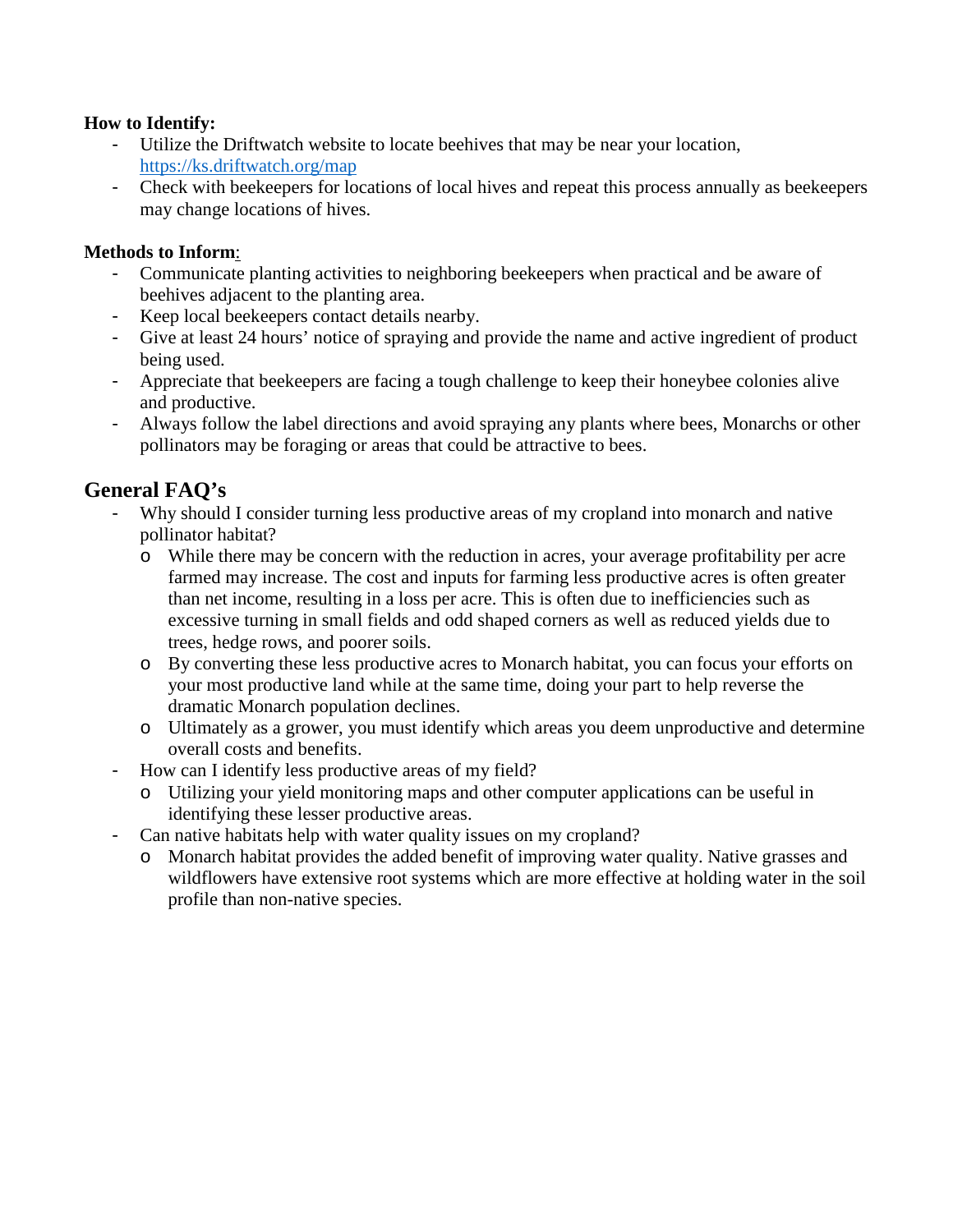#### **Additional Resources**

*Conservation Reserve Program (CRP),* https://www.fsa.usda.gov/programs-and-services/conservationprograms/conservation-reserve-program/index

*CRP Pollinator Habitat Initiative,* [https://www.fsa.usda.gov/Assets/USDA-FSA-](https://www.fsa.usda.gov/Assets/USDA-FSA-Public/usdafiles/FactSheets/2015/CRPProgramsandInitiatives/Pollinator_Habitat_Initiative.pdf)[Public/usdafiles/FactSheets/2015/CRPProgramsandInitiatives/Pollinator\\_Habitat\\_Initiative.pdf](https://www.fsa.usda.gov/Assets/USDA-FSA-Public/usdafiles/FactSheets/2015/CRPProgramsandInitiatives/Pollinator_Habitat_Initiative.pdf)

*Working Lands for Monarch Butterflies*, *Natural Resources Conservation Service*  [https://www.nrcs.usda.gov/wps/PA\\_NRCSConsumption/download?cid=nrcseprd1369640&ext=pdf.](https://www.nrcs.usda.gov/wps/PA_NRCSConsumption/download?cid=nrcseprd1369640&ext=pdf)

*Best Management Practices for Pollinator Protection in Field Corn, National Corn Growers Association* [https://www.ncga.com/file/1650/HBHC\\_Corn\\_030119.pdf.](https://www.ncga.com/file/1650/HBHC_Corn_030119.pdf)

*Pesticides and Bees, Kansas State University Research and Extension (KSRE)*  <https://www.bookstore.ksre.ksu.edu/pubs/MF3428.pdf>

#### **Creating and Managing Habitat Resources**

*Monarch Butterfly: Small-Scale Habitat Development in Kansas*, *KSRE* [https://www.bookstore.ksre.k](https://www.bookstore.ksre.k-state.edu/pubs/MF3290.pdf)[state.edu/pubs/MF3290.pdf](https://www.bookstore.ksre.k-state.edu/pubs/MF3290.pdf)

*Growing Milkweed in Non-Crop Areas to Benefit Monarch Butterfly, BASF* <http://www.agro.basf.us/sustainability/living-acres-milkweed-brochure.pdf>

*The Kansas Native Plant Society,* <http://www.kansasnativeplantsociety.org/gardening.php>

*Mowing: Best Practices for Monarchs*, *Monarch Joint Venture* <https://monarchjointventure.org/images/uploads/documents/MowingForMonarchs.pdf>

#### **Integrated Pest Management Resources**

*Integrated Pest Management Principles, Environmental Protection Agency*  <https://www.epa.gov/safepestcontrol/integrated-pest-management-ipm-principles>

*Integrated Pest Management and Wildlife*, *Natural Resources Conservation Service*  [https://efotg.sc.egov.usda.gov/references/public/SC/IPM\\_for\\_Wildlife.pdf,](https://efotg.sc.egov.usda.gov/references/public/SC/IPM_for_Wildlife.pdf) along with the NCGA's IPM document

*North Central Integrated Pest Management Center* <https://www.ncipmc.org/>

#### *Kansas State University (KSU) and KSRE Publications*

- *KSU Integrated Pest Management*, [http://www.k-state.edu/pesticides](http://www.k-state.edu/pesticides-ipm/integratedpestmanagement.html)[ipm/integratedpestmanagement.html](http://www.k-state.edu/pesticides-ipm/integratedpestmanagement.html)
- *KSU Facts & Information on Crop Pests in Kansas,* [http://entomology.k](http://entomology.k-state.edu/extension/insect-information/crop-pests/)[state.edu/extension/insect-information/crop-pests/](http://entomology.k-state.edu/extension/insect-information/crop-pests/)
- *KSRE Alfalfa Insect Management*,<https://www.bookstore.ksre.ksu.edu/pubs/MF809.PDF>
- *KSRE Corn Insect Management*, <https://www.bookstore.ksre.ksu.edu/pubs/MF810.pdf>
- *KSRE Cotton Insect Management,* <https://www.bookstore.ksre.ksu.edu/pubs/MF2674.pdf>
- *KSRE Sorghum Insect Management,* <https://www.bookstore.ksre.ksu.edu/pubs/MF742.pdf>
- *KSRE Soybean Insect Management,* <https://www.bookstore.ksre.ksu.edu/pubs/MF743.pdf>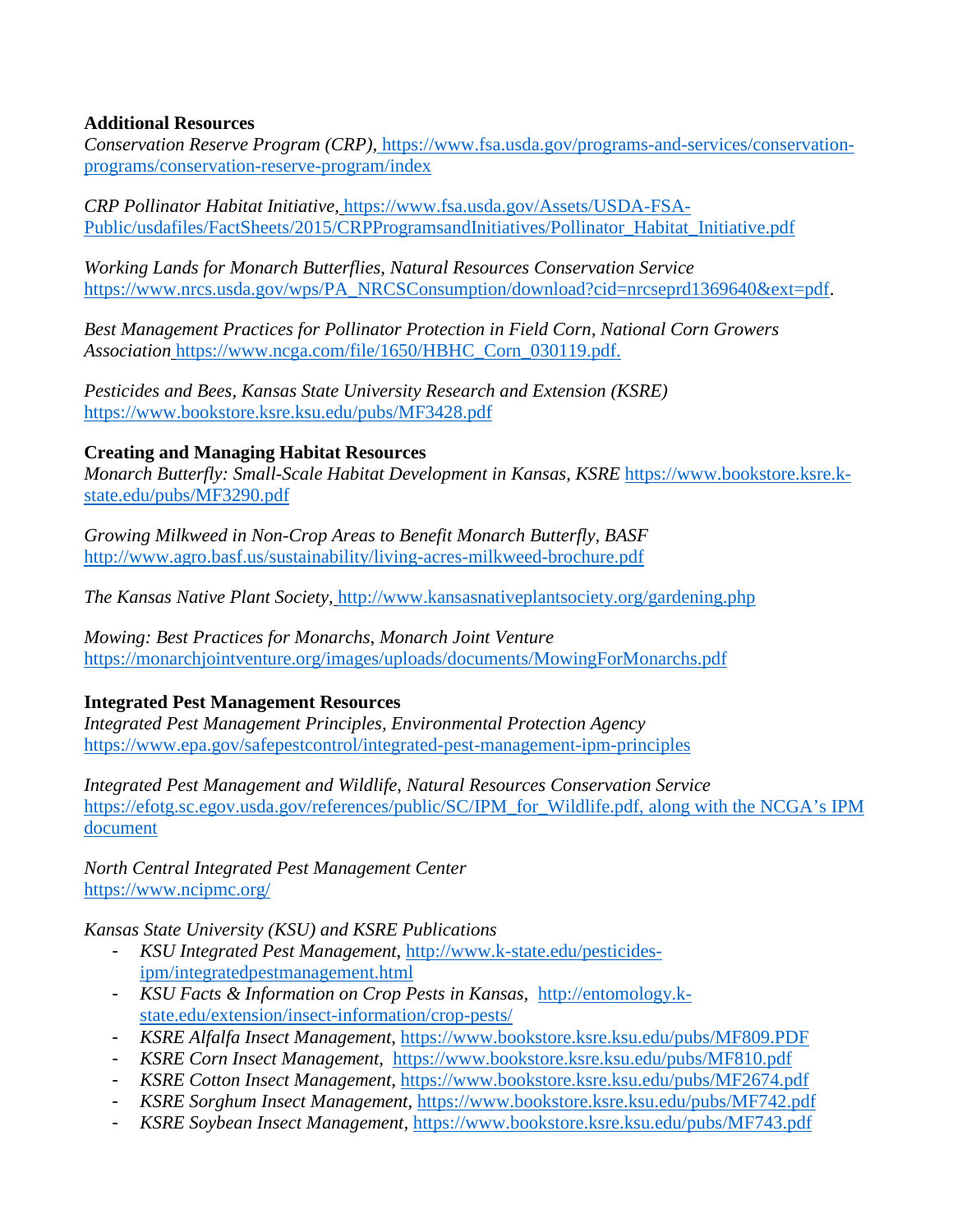- *KSRE Sunflower Insect Management,* <https://www.bookstore.ksre.ksu.edu/pubs/MF814.pdf>
- *KSRE Wheat Insect Management*,<https://www.bookstore.ksre.ksu.edu/pubs/mf745.pdf>

#### **Pesticide Stewardship Resources**

*Pesticide Stewardship Website* <https://pesticidestewardship.org/>

*The Guide to Seed Treatment Stewardship*, [https://seed-treatment-guide.com/wp](https://seed-treatment-guide.com/wp-content/uploads/2018/02/Seed-Guide_Farmers_fixed.pdf)[content/uploads/2018/02/Seed-Guide\\_Farmers\\_fixed.pdf](https://seed-treatment-guide.com/wp-content/uploads/2018/02/Seed-Guide_Farmers_fixed.pdf)

*EPA Pollinator Protection,* <https://www.epa.gov/pollinator-protection>

*Syngenta Practicing Responsible Pesticide Application,* [http://www.syngenta-us.com/practicing](http://www.syngenta-us.com/practicing-stewardship/responsible-pesticide-application)[stewardship/responsible-pesticide-application](http://www.syngenta-us.com/practicing-stewardship/responsible-pesticide-application)

*University of Nebraska-Lincoln, Protecting Pollinators from Pesticides,*  <https://entomology.unl.edu/scilit/Protecting-pollinators-from-pesticides.pdf>

*University of Georgia, Protecting Pollinators from Pesticides,* [http://www.caes.uga.edu/departments/entomology/research/honey-bee-program/bees-beekeeping](http://www.caes.uga.edu/departments/entomology/research/honey-bee-program/bees-beekeeping-pollination/pollination/pollination-protecting-pollinators-from-pesticides.html)[pollination/pollination/pollination-protecting-pollinators-from-pesticides.html](http://www.caes.uga.edu/departments/entomology/research/honey-bee-program/bees-beekeeping-pollination/pollination/pollination-protecting-pollinators-from-pesticides.html)

#### **Cover Cropping Resources**

*Cover Cropping for Pollinators and Beneficial Insects, Sustainable Agriculture Research and Extension*  <https://www.sare.org/Learning-Center/Bulletins/Cover-Cropping-for-Pollinators-and-Beneficial-Insects>

*Cover Crop Economics, Sustainable Agriculture Research and Extension* <https://www.sare.org/Learning-Center/Bulletins/Cover-Crop-Economics>

*Cover Crops and Pollinators, Natural Resources Conservation Service*  [https://www.nrcs.usda.gov/Internet/FSE\\_DOCUMENTS/nrcs141p2\\_029229.pdf](https://www.nrcs.usda.gov/Internet/FSE_DOCUMENTS/nrcs141p2_029229.pdf)

#### **Identifying Managed Pollinator Locations**

*Driftwatch Website,* <https://ks.driftwatch.org/map>